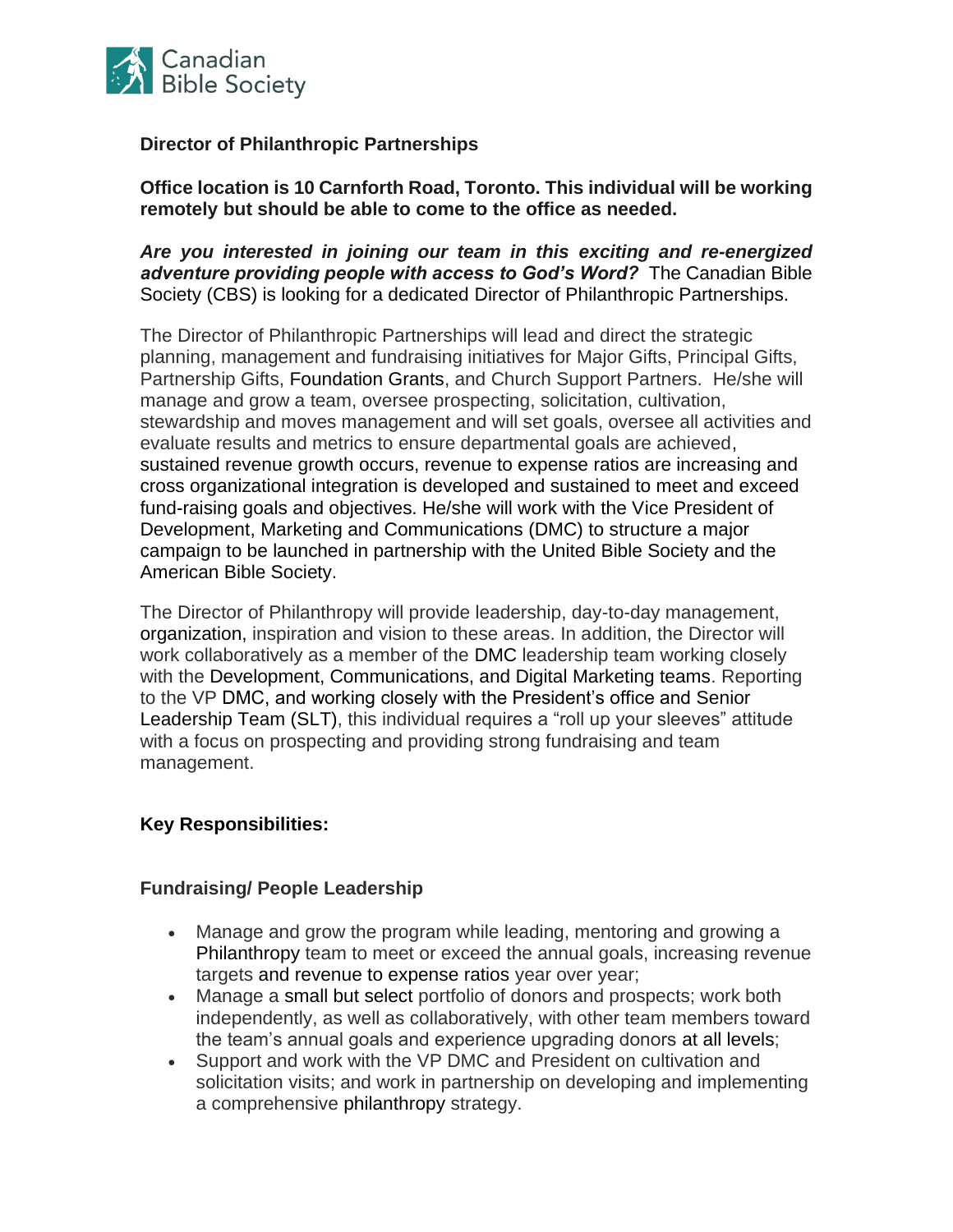

- Develop a comprehensive church engagement plan to cultivate relationships with Churches interested in supporting the work of CBS and
- Develop an account management system, to grow the list of supporting churches working in collaboration with the Regional teams program plan and grow a team of account advisors;
- Work with Regional teams to attract prospective donors (both church and individuals) and engage them with CBS work through cultivation events;
- Lead the moves management system to track and advance current assigned donors and emerging prospects in the development database (RE) with a focus on key performance indicators and full team use and compliance;
- Develop a prospect strategy to identify, evaluate and cultivate individuals capable of contributing to the different tiers of CBS's Philanthropy giving with special emphasis on \$10,000 plus donors;
- Liaise and partner with the Development lead to create a donor journey establishing a pipeline of middle, major and principal giving level donors;
- Manage, in partnership with Marketing Communications, the preparation of meaningful and effective customized collateral and messaging for individual major donors and prospects in partnership with focus on advancing Program Case for Supports as well as generating quality and timely appeals, grants, proposals and reports;
- Create development goals, using a supportive and collaborative approach for the team. Establish and monitor performance accountability, set objectives, establish priorities, and conduct annual performance appraisals;
- Work with VP DMC in recruitment, selection, training, onboarding, and development of new staff.

# **Strategic Leadership**

- Working with VP DMC develop strategic plan and oversight to the Major Gift, Principal Gifts, Partnership Gifts, Foundation Grants and Church Supporting Partners providing prospect development strategies and working closely and in alignment with the VP DMC/President's vision, direction and organizational strategy;
- Work closely with the Programs team to help ensure impact-based and fundable programs that can be sustained and scaled through codeveloped and shared fundraising initiatives and campaigns;
- Work with DMC teams to create and deliver multi-level revenue base high quality events including cultivation calls, president circle calls and/or events;
- Work in partnership with others on developing and executing donor trips;
- Develop strong integrated strategy with programs team to ensure alignment;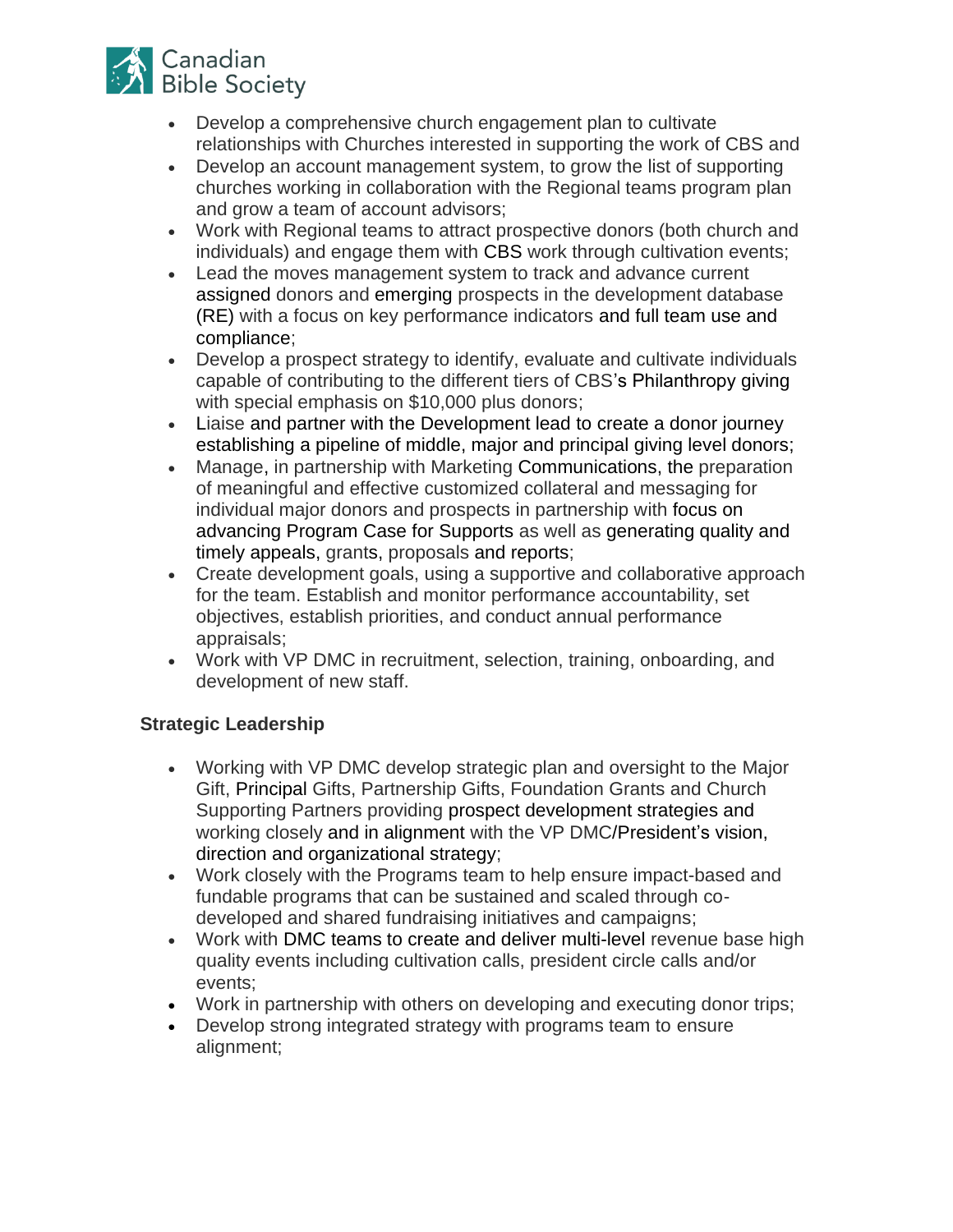

- Participate as a member of the DMC leadership team; responsible for creating and implementing an overall strategic plan for a comprehensive and integrated fundraising approach working across multiple channels;
- Give strategic direction & oversight to the planning, cultivation, solicitation, and stewardship of high-profile relationships;
- Give strategic direction and oversight to the planning, cultivation solicitation and stewardship of church supporting partners.

#### **Management/Financial Administration**

- Work directly with the VP DMC and the Director of Development in tracking revenue and planning departmental budgets; ensure best practice use of analytics, data, and metrics to track progress and success of fundraising strategies and tactics;
- Help establish key leading and lagging performance measures, monitor results, and provide reporting and analysis to assess effectiveness of the organization's fundraising.

#### **Requirements:**

- A minimum of 7-10 years of professional fundraising/development experience, with a clear record of achievement in a complex, missiondriven organization; experience in individual major donor initiatives and church relations, 5+ years in a management capacity;
- Ideal candidate will have broad experience working for a national level organization with a global perspective; for-profit experience combined with nonprofit experience highly desired;
- Flexible, adaptive, and innovative management style; a leader who can positively impact both strategic and tactical fundraising initiatives;
- Exceptional management skills with a history of success building a high performing team that delivers an integrative, balanced fundraising program;
- Experience with prospecting and finding creative ways to reach new donors;
- Ability to construct, articulate, and implement annual strategic major gifts plan and major donors moves management system;
- Passion and energy for the Canadian Bible Society mission;
- A proven track record of staff development; mentoring and coaching team in achievement of organizational, departmental and individual goals;
- High level of comfort communicating information to a wide range of audiences, from Major Donors to the press and general public;
- Proven ability to develop a personal rapport with high-net-worth individuals and sources of influence;